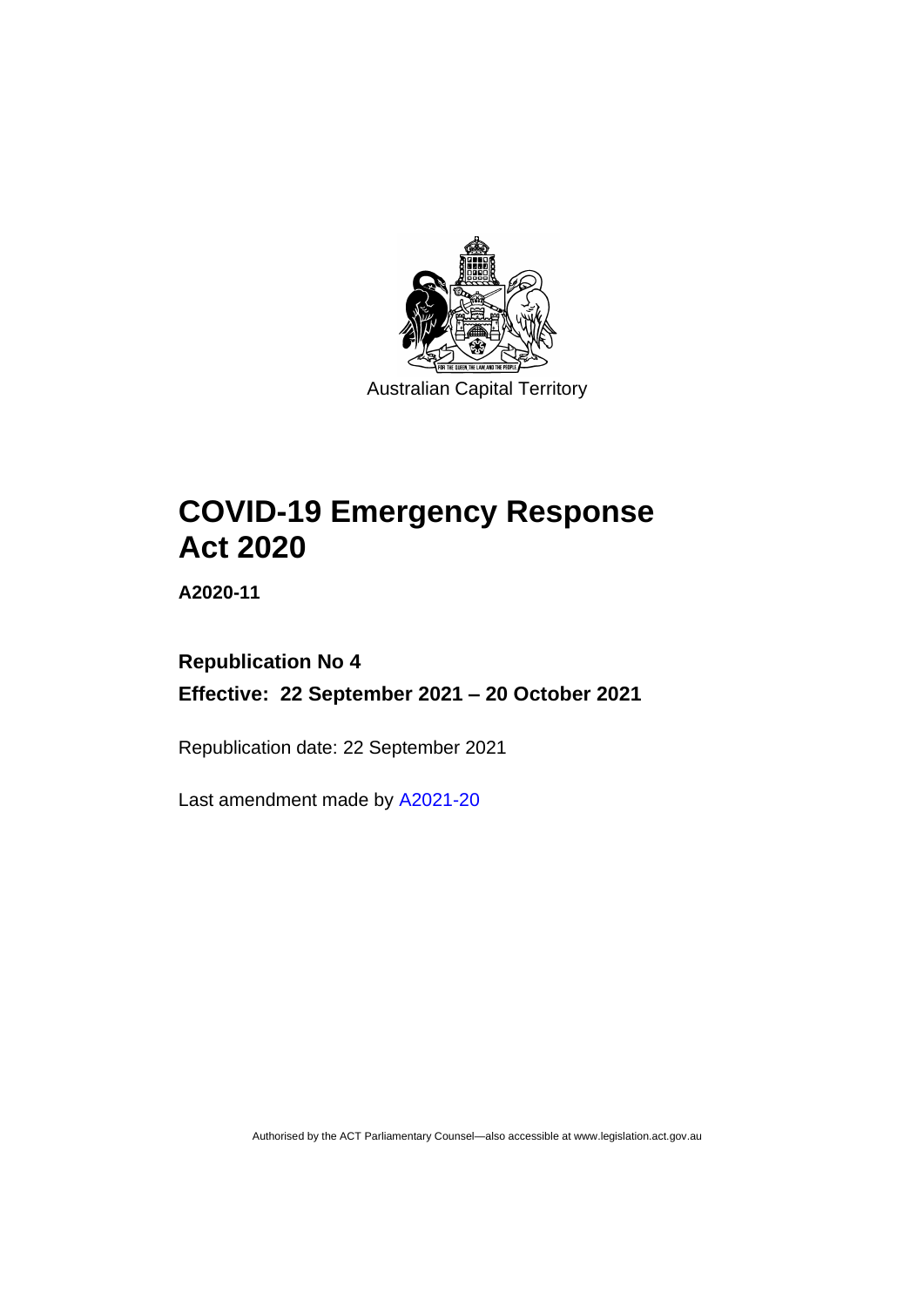### **About this republication**

#### **The republished law**

This is a republication of the *COVID-19 Emergency Response Act 2020* (including any amendment made under the *[Legislation Act 2001](http://www.legislation.act.gov.au/a/2001-14)*, part 11.3 (Editorial changes)) as in force on 22 September 2021*.* It also includes any commencement, amendment, repeal or expiry affecting this republished law to 22 September 2021.

The legislation history and amendment history of the republished law are set out in endnotes 3 and 4.

#### **Kinds of republications**

The Parliamentary Counsel's Office prepares 2 kinds of republications of ACT laws (see the ACT legislation register at [www.legislation.act.gov.au\)](http://www.legislation.act.gov.au/):

- authorised republications to which the *[Legislation Act 2001](http://www.legislation.act.gov.au/a/2001-14)* applies
- unauthorised republications.

The status of this republication appears on the bottom of each page.

#### **Editorial changes**

The *[Legislation Act 2001](http://www.legislation.act.gov.au/a/2001-14)*, part 11.3 authorises the Parliamentary Counsel to make editorial amendments and other changes of a formal nature when preparing a law for republication. Editorial changes do not change the effect of the law, but have effect as if they had been made by an Act commencing on the republication date (see *[Legislation Act 2001](http://www.legislation.act.gov.au/a/2001-14)*, s 115 and s 117). The changes are made if the Parliamentary Counsel considers they are desirable to bring the law into line, or more closely into line, with current legislative drafting practice.

This republication includes amendments made under part 11.3 (see endnote 1).

#### **Uncommenced provisions and amendments**

If a provision of the republished law has not commenced, the symbol  $\mathbf{U}$  appears immediately before the provision heading. Any uncommenced amendments that affect this republished law are accessible on the ACT legislation register [\(www.legislation.act.gov.au\)](http://www.legislation.act.gov.au/). For more information, see the home page for this law on the register.

#### **Modifications**

If a provision of the republished law is affected by a current modification, the symbol  $\mathbf{M}$  appears immediately before the provision heading. The text of the modifying provision appears in the endnotes. For the legal status of modifications, see the *[Legislation](http://www.legislation.act.gov.au/a/2001-14)  Act [2001](http://www.legislation.act.gov.au/a/2001-14)*, section 95.

#### **Penalties**

At the republication date, the value of a penalty unit for an offence against this law is \$160 for an individual and \$810 for a corporation (see *[Legislation Act 2001](http://www.legislation.act.gov.au/a/2001-14)*, s 133).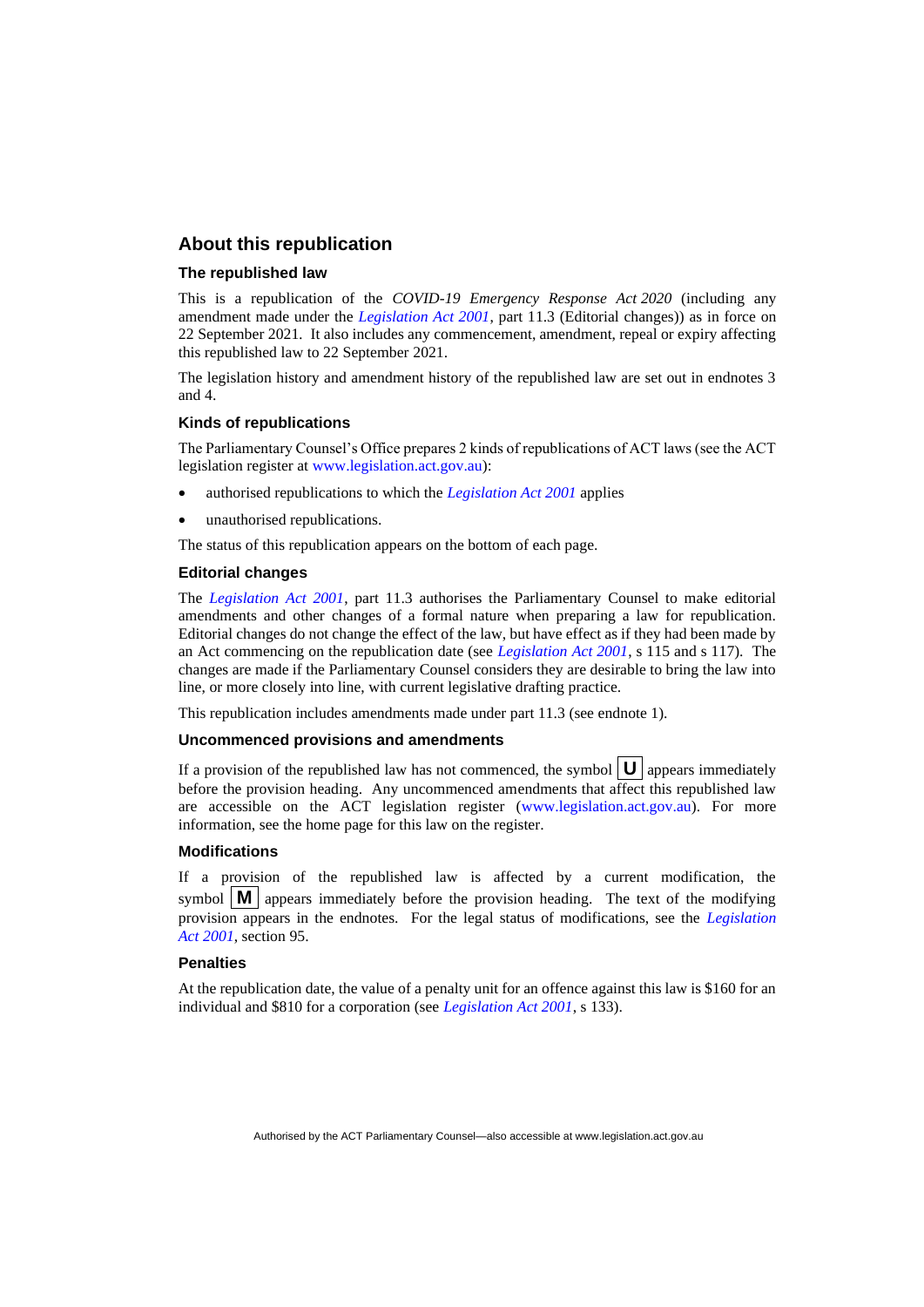

# **COVID-19 Emergency Response Act 2020**

# **Contents**

| Name of Act                                    | 2                                                                                                                                                                                                                      |
|------------------------------------------------|------------------------------------------------------------------------------------------------------------------------------------------------------------------------------------------------------------------------|
|                                                |                                                                                                                                                                                                                        |
|                                                | 2                                                                                                                                                                                                                      |
|                                                | 2                                                                                                                                                                                                                      |
|                                                | 2                                                                                                                                                                                                                      |
| <b>Check-in information</b>                    |                                                                                                                                                                                                                        |
|                                                | 3                                                                                                                                                                                                                      |
|                                                | 5                                                                                                                                                                                                                      |
|                                                | 5                                                                                                                                                                                                                      |
| Protecting and destroying check-in information | 6                                                                                                                                                                                                                      |
| COVID-19 Emergency Response Act 2020           | contents 1                                                                                                                                                                                                             |
|                                                | Dictionary<br><b>Notes</b><br>Offences against Act-application of Criminal Code etc<br>Definitions-pt 2<br>Use of check-in information<br>Check-in information not admissible in court<br>Effective: 22/09/21-20/10/21 |

Page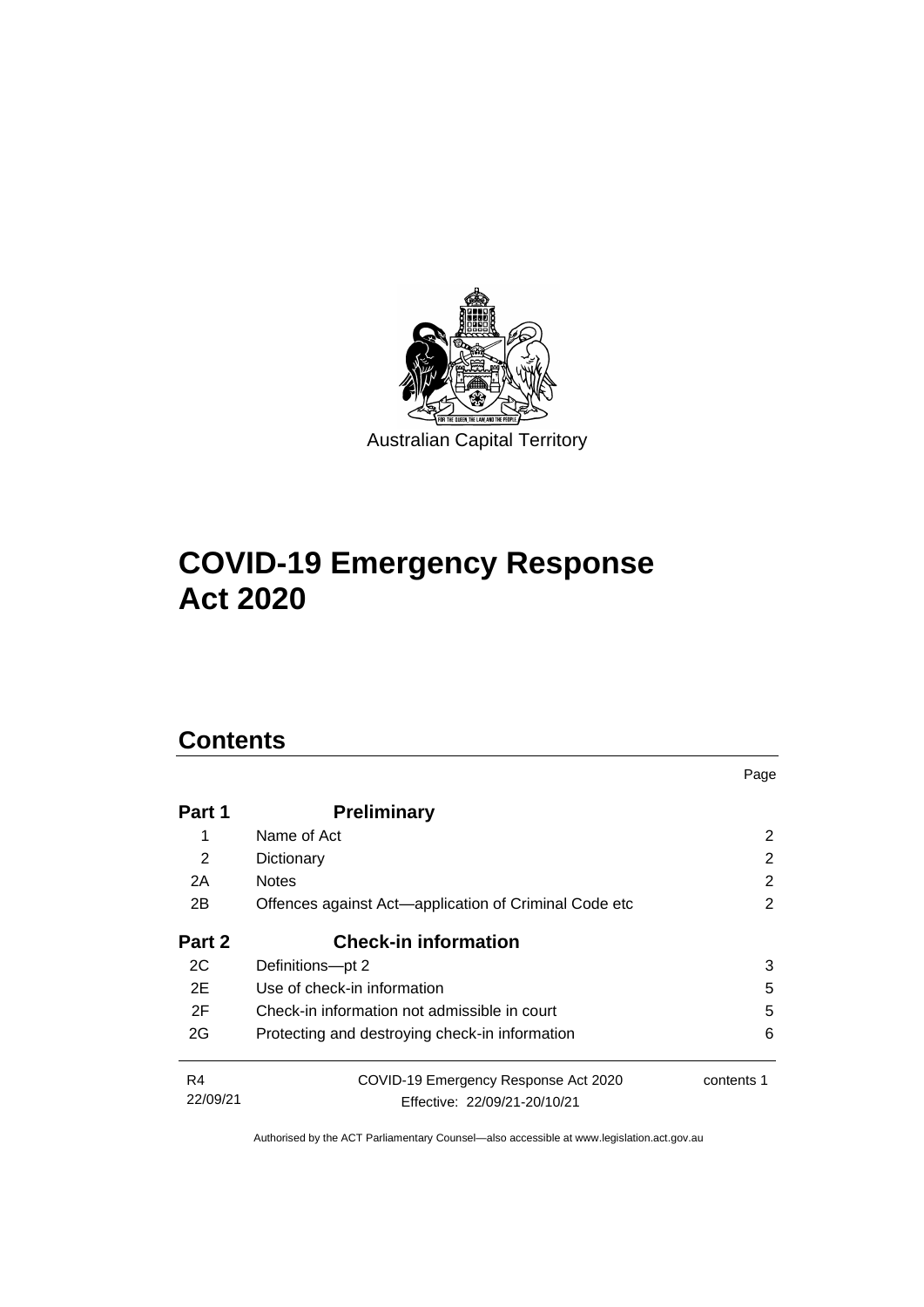|                   |                                                               | Page            |
|-------------------|---------------------------------------------------------------|-----------------|
| 3                 | Reports for Legislative Assembly                              | 6               |
| 3A                | Presentation of subordinate laws and disallowable instruments | 8               |
| 4                 | Witnessing and attestation of certain documents               | 9               |
| Part 3            | <b>Miscellaneous</b>                                          |                 |
| 4A                | Regulation-making power                                       | 12              |
| 5                 | Expiry-Act                                                    | 12 <sup>2</sup> |
| <b>Dictionary</b> |                                                               | 13              |
| <b>Endnotes</b>   |                                                               |                 |
| 1                 | About the endnotes                                            | 15              |
| 2                 | Abbreviation key                                              | 15              |
| 3                 | Legislation history                                           | 16              |
| 4                 | Amendment history                                             | 17              |
| 5                 | Earlier republications                                        | 19              |

contents 2 COVID-19 Emergency Response Act 2020 Effective: 22/09/21-20/10/21

R4 22/09/21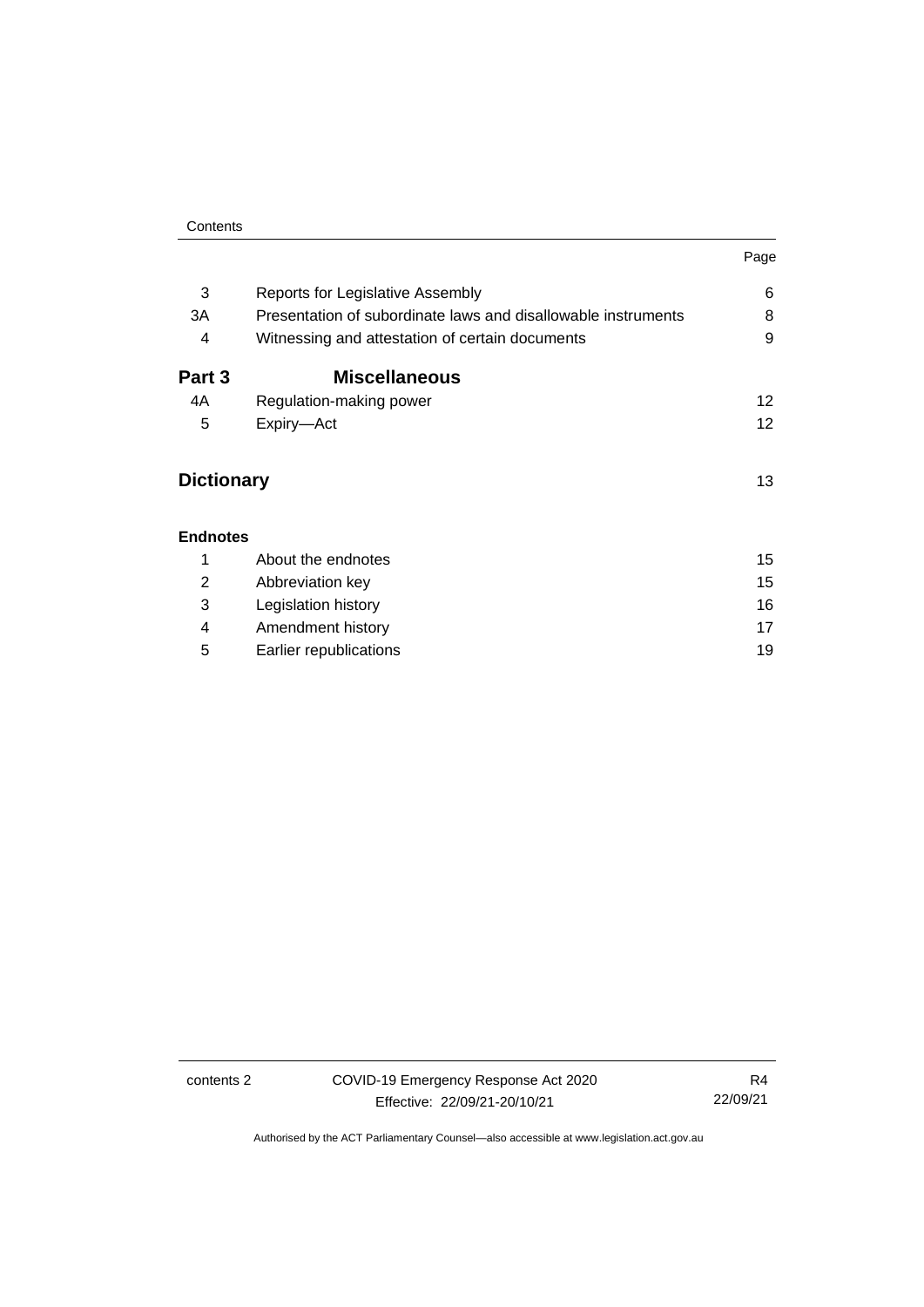

Australian Capital Territory

# **COVID-19 Emergency Response Act 2020**

An Act to provide for emergency measures in response to the COVID-19 emergency, and for other purposes

R4 22/09/21

֡֡֡

page 1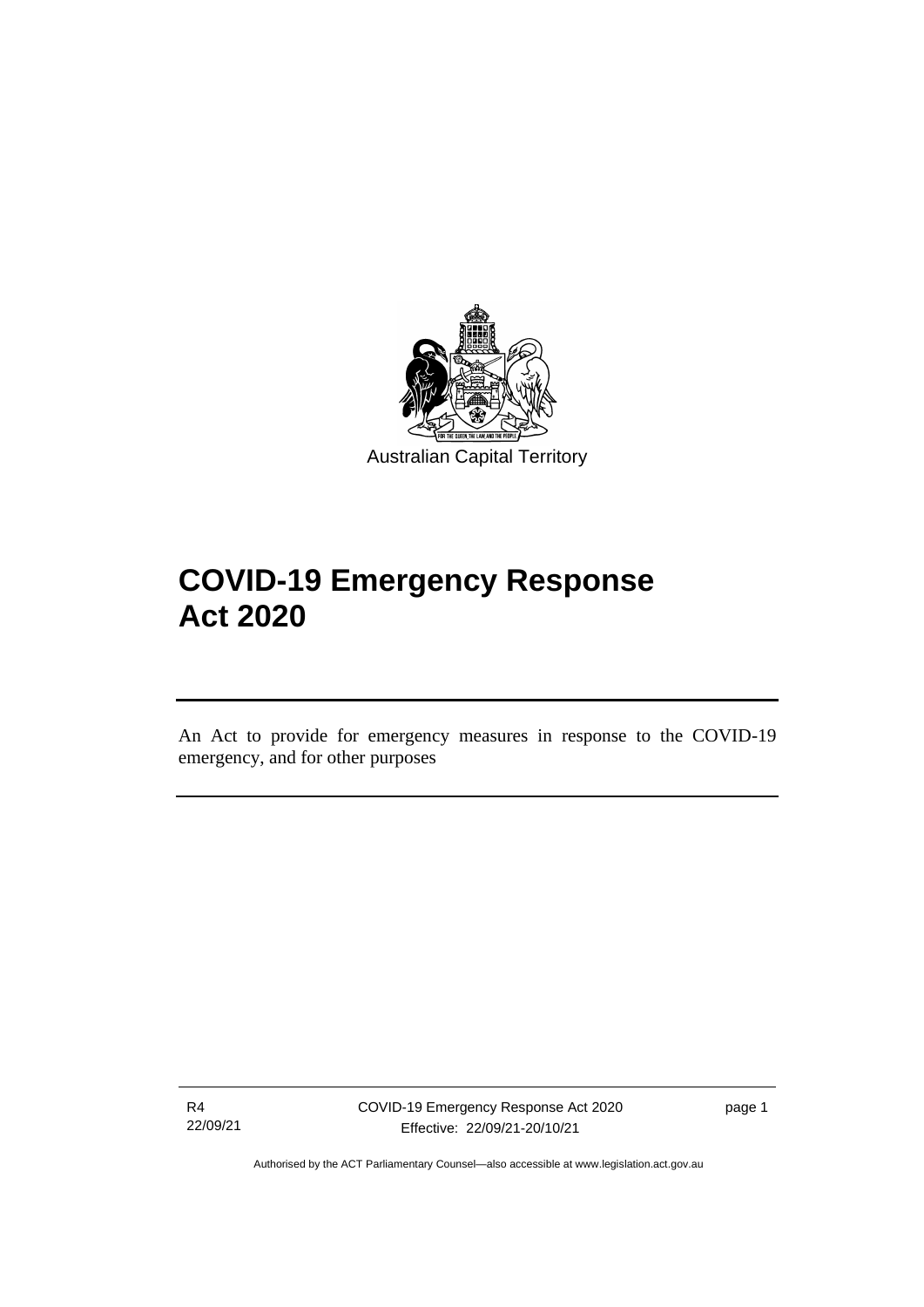#### **Part 1** Preliminary

Section 1

# <span id="page-5-0"></span>**Part 1 Preliminary**

### <span id="page-5-1"></span>**1 Name of Act**

This Act is the *COVID-19 Emergency Response Act 2020*.

### <span id="page-5-2"></span>**2 Dictionary**

The dictionary at the end of this Act is part of this Act.

- *Note 1* The dictionary at the end of this Act defines certain terms used in this Act.
- *Note 2* A definition in the dictionary applies to the entire Act unless the definition, or another provision of the Act, provides otherwise or the contrary intention otherwise appears (see [Legislation Act,](http://www.legislation.act.gov.au/a/2001-14) s 155 and s 156 (1).

#### <span id="page-5-3"></span>**2A Notes**

A note included in this Act is explanatory and is not part of this Act.

# <span id="page-5-4"></span>**2B Offences against Act—application of Criminal Code etc**

Other legislation applies in relation to offences against this Act.

*Note 1 Criminal Code*

The [Criminal Code,](http://www.legislation.act.gov.au/a/2002-51) ch 2 applies to all offences against this Act (see Code, pt 2.1).

The chapter sets out the general principles of criminal responsibility (including burdens of proof and general defences), and defines terms used for offences to which the Code applies (eg *conduct*, *intention*, *recklessness* and *strict liability*).

*Note 2 Penalty units*

The [Legislation Act,](http://www.legislation.act.gov.au/a/2001-14) s 133 deals with the meaning of offence penalties that are expressed in penalty units.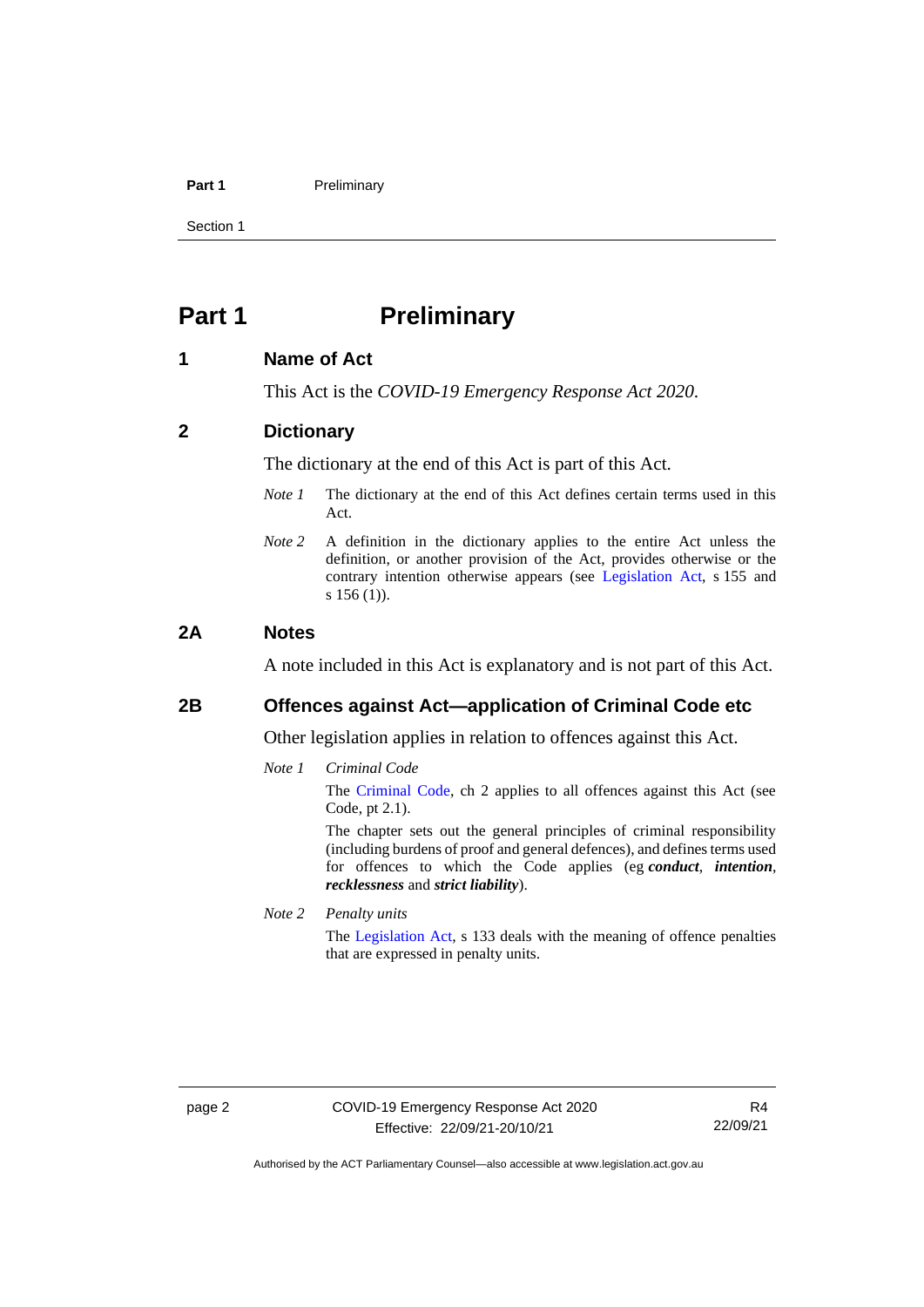# <span id="page-6-0"></span>**Part 2 Check-in information**

# <span id="page-6-1"></span>**2C Definitions—pt 2**

In this part:

*authorised collector* means—

- (a) a person who may or must collect check-in information under a public health direction; or
- (b) a person who has registered with the Territory to use the Check In CBR app in relation to a place.

*authorised person*—see the *[Public Health Act 1997](http://www.legislation.act.gov.au/a/1997-69)*, section 121 (4).

*Check In CBR app* means the mobile application, known as 'Check In CBR', developed and operated by the Territory to allow people to record their presence at a place using a mobile device.

### *check-in information*—

- (a) means information about the presence of a person at a place in the ACT, collected for the purpose of contact tracing; but
- (b) does not include—
	- (i) information collected in the ordinary course of carrying on a business, activity or undertaking if the information would have been collected in any case for a purpose other than contact tracing; or
	- (ii) personal health information within the meaning of the *[Health Records \(Privacy and Access\) Act 1997](http://www.legislation.act.gov.au/a/1997-125)*; or
		- *Note* Requirements for handling personal health information are set out in the *[Health Records \(Privacy and Access\)](http://www.legislation.act.gov.au/a/1997-125)  Act [1997](http://www.legislation.act.gov.au/a/1997-125)*.

page 3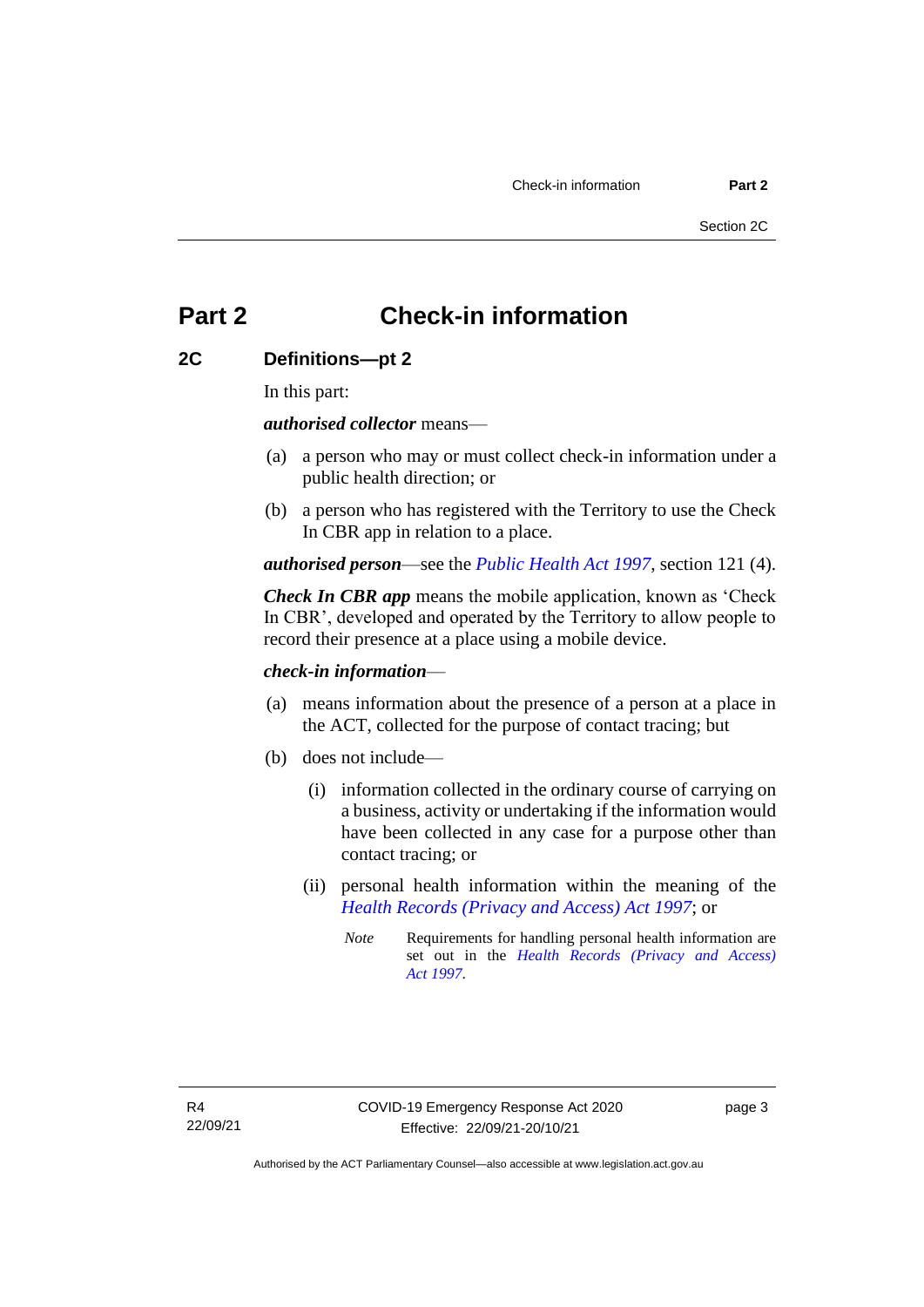Section 2C

- (iii) information relating to the registration of a business, activity or undertaking to use the Check In CBR app; or
- (iv) statistical or summary information.

*contact tracing* means the process of identifying, notifying, communicating with, managing or directing a person who—

- (a) may be or may have been a source of COVID-19 infection; or
- (b) may have been in contact, directly or indirectly, with a person who is or may have been a source of COVID-19 infection; or

#### **Examples—direct contact**

- living in the same house as a person with COVID-19
- having sat near a person who may have been a source of COVID-19 infection during the screening of a movie at a cinema

#### **Examples—indirect contact**

- having attended a takeaway coffee shop during a period of time that a person with COVID-19 also attended the shop
- having attended the same screening of a movie at a cinema as, although not sitting near, a person with COVID-19
- (c) if a person mentioned in paragraph (a) or (b) is a child—is a parent or guardian of the child.

*court* includes a tribunal, authority or person having power to require the production of documents or the answering of questions.

*permitted purpose* means any of the following:

- (a) undertaking contact tracing;
- (b) assisting an entity administering a law of a State that provides for contact tracing to undertake contact tracing, including sharing information with the entity;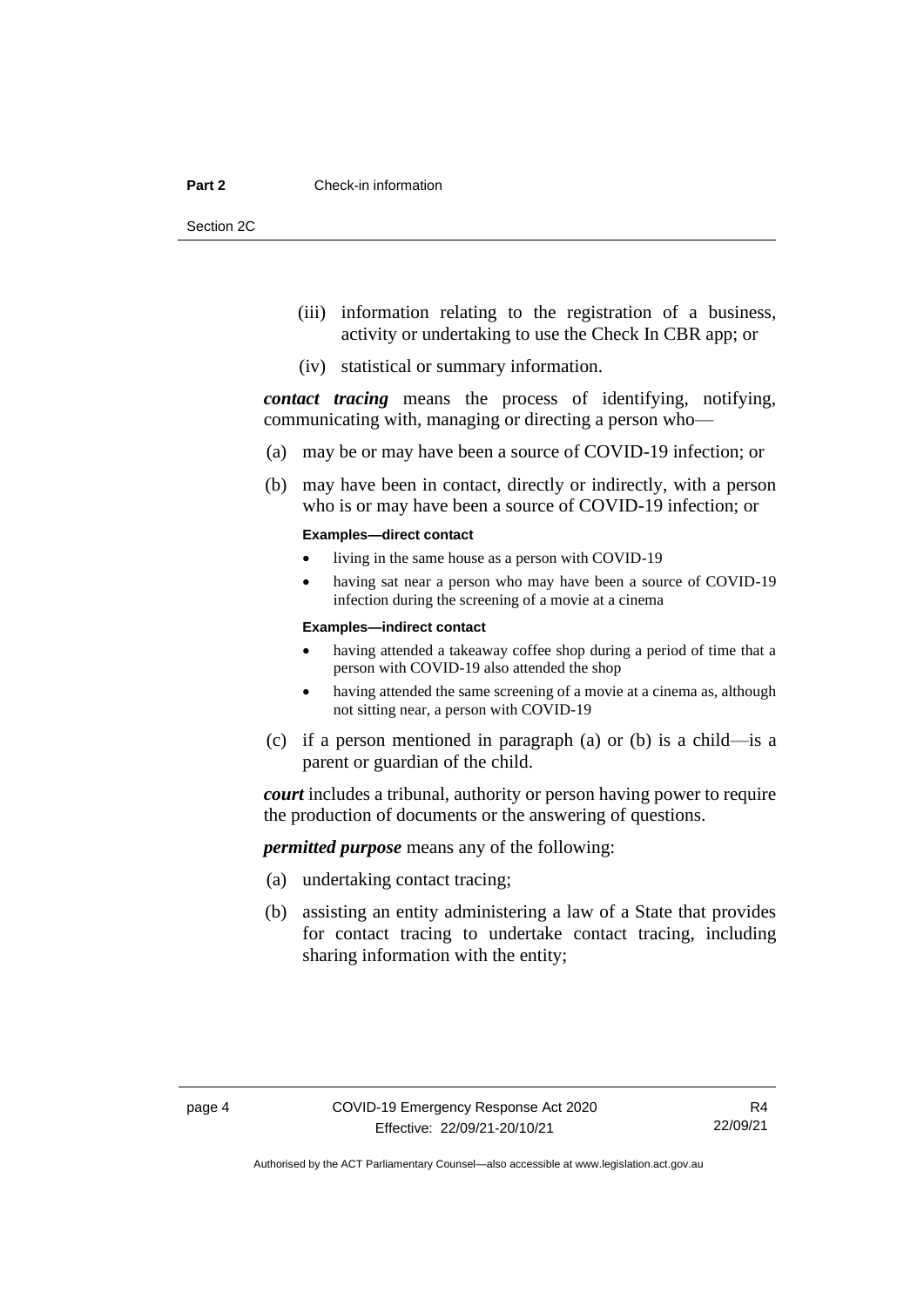(c) another purpose related to undertaking contact tracing;

#### **Examples**

- to assess the integrity or security of check-in information
- to provide support services in relation to the Check In CBR app
- (d) a purpose mentioned in section 2F (2);
- (e) deriving statistical or summary information.

*public health direction* means a direction given by the chief health officer under the *[Public Health Act 1997](http://www.legislation.act.gov.au/a/1997-69)*, section 120 in relation to the COVID-19 declaration.

*statistical or summary information* means statistical or summary information that could not reasonably be expected to lead to the identification of an individual.

*use*, in relation to information includes—

- (a) communicate, publish or otherwise do something to disclose the information; and
- (b) make a record of the information.

### <span id="page-8-0"></span>**2E Use of check-in information**

(4) An authorised person may use check-in information only for a permitted purpose.

# <span id="page-8-1"></span>**2F Check-in information not admissible in court**

- (1) Check-in information is not admissible in evidence in a court proceeding, other than in accordance with subsection (2).
- (2) Check-in information may be used for the purpose of investigating or prosecuting—
	- (a) an offence against this part; or

page 5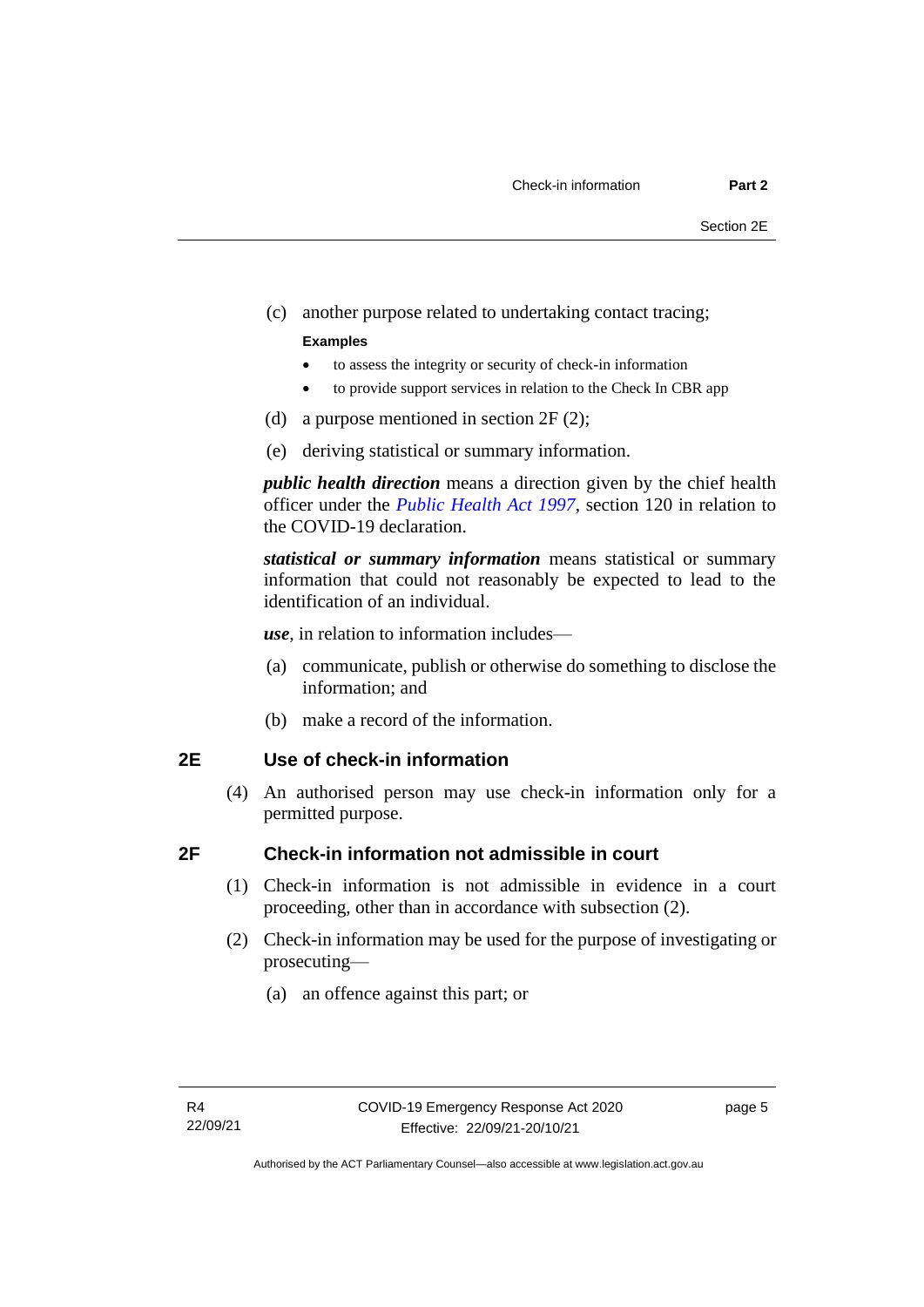#### **Part 2** Check-in information

Section 2G

- (b) an offence for failing to comply with a public health direction in relation to contact tracing; or
- (c) an offence for giving false or misleading information in compliance or purported compliance with a public health direction in relation to contact tracing.

# <span id="page-9-0"></span>**2G Protecting and destroying check-in information**

- (3) The director-general responsible for administering the *[Public Health](http://www.legislation.act.gov.au/a/1997-69)  [Act 1997](http://www.legislation.act.gov.au/a/1997-69)* must take reasonable steps to destroy check-in information held by the directorate—
	- (a) if the information is used for a permitted purpose—as soon as reasonably practicable after the director-general no longer needs the information for the purpose; or
	- (b) in any other case—at the end of the contact tracing period.
- (4) In this section:

*contact tracing period* means—

- (a) a period of 28 days beginning on the day the check-in information is collected; or
- (b) if another period is prescribed by regulation—the other period.

# <span id="page-9-1"></span>**3 Reports for Legislative Assembly**

- (1) For each reporting period that a COVID-19 declaration is in force, the responsible Minister for a COVID-19 measure must prepare a report for the Legislative Assembly on the application of the measure.
- (2) The Minister must present the report to the Legislative Assembly—
	- (a) 1 month after the end of the reporting period to which the report applies; or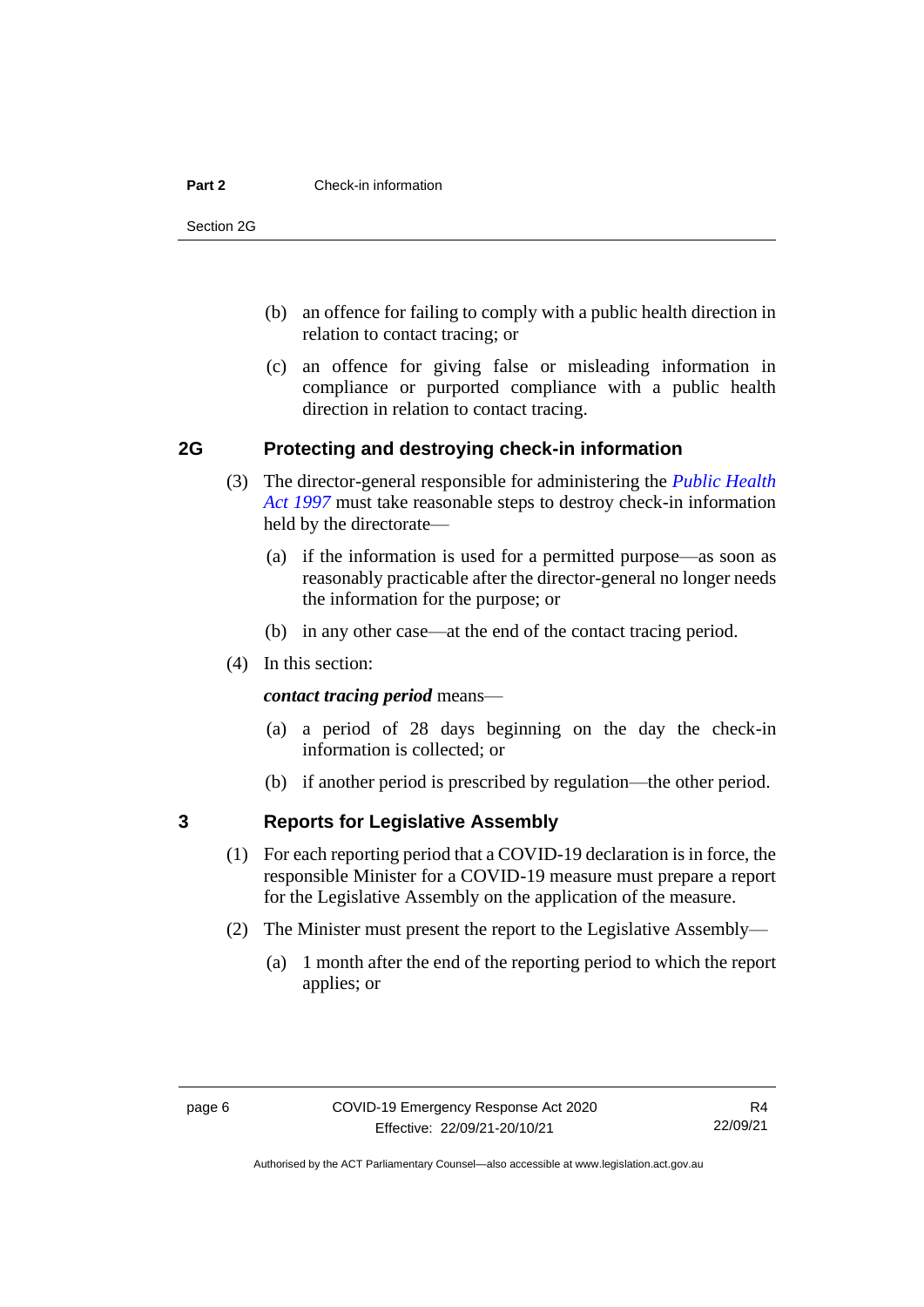- (b) if the 1-month period coincides with part of the pre-election period for a general election of members of the Assembly—on the second sitting day after the election is held.
- (3) If a report to which subsection (2) (a) applies has not been presented to the Legislative Assembly before the last 7 days of the 1-month period, and there are no sitting days of the Legislative Assembly during those 7 days—
	- (a) the responsible Minister must give the report, and a copy for each member of the Legislative Assembly, to the Speaker before the end of the 1-month period; and
	- (b) the Speaker must arrange for a copy of the report to be given to each member of the Legislative Assembly on the day the responsible Minister gives it to the Speaker; and
	- (c) the responsible Minister must present the report to the Legislative Assembly—
		- (i) on the next sitting day after the end of the 1-month period; or
		- (ii) if the next sitting day is the first meeting of the Legislative Assembly after a general election of members of the Assembly—on the second sitting day after the election.
- (4) In this section:

*COVID-19 measure*—each of the following is a *COVID-19 measure*:

- (a) an amendment of another Act or regulation made by this Act;
	- *Note* These amendments can be found in th[e 'as notified' version](https://legislation.act.gov.au/DownloadFile/a/2020-11/20200408-73648/PDF/2020-11.PDF) of this Act on the ACT legislation register.

page 7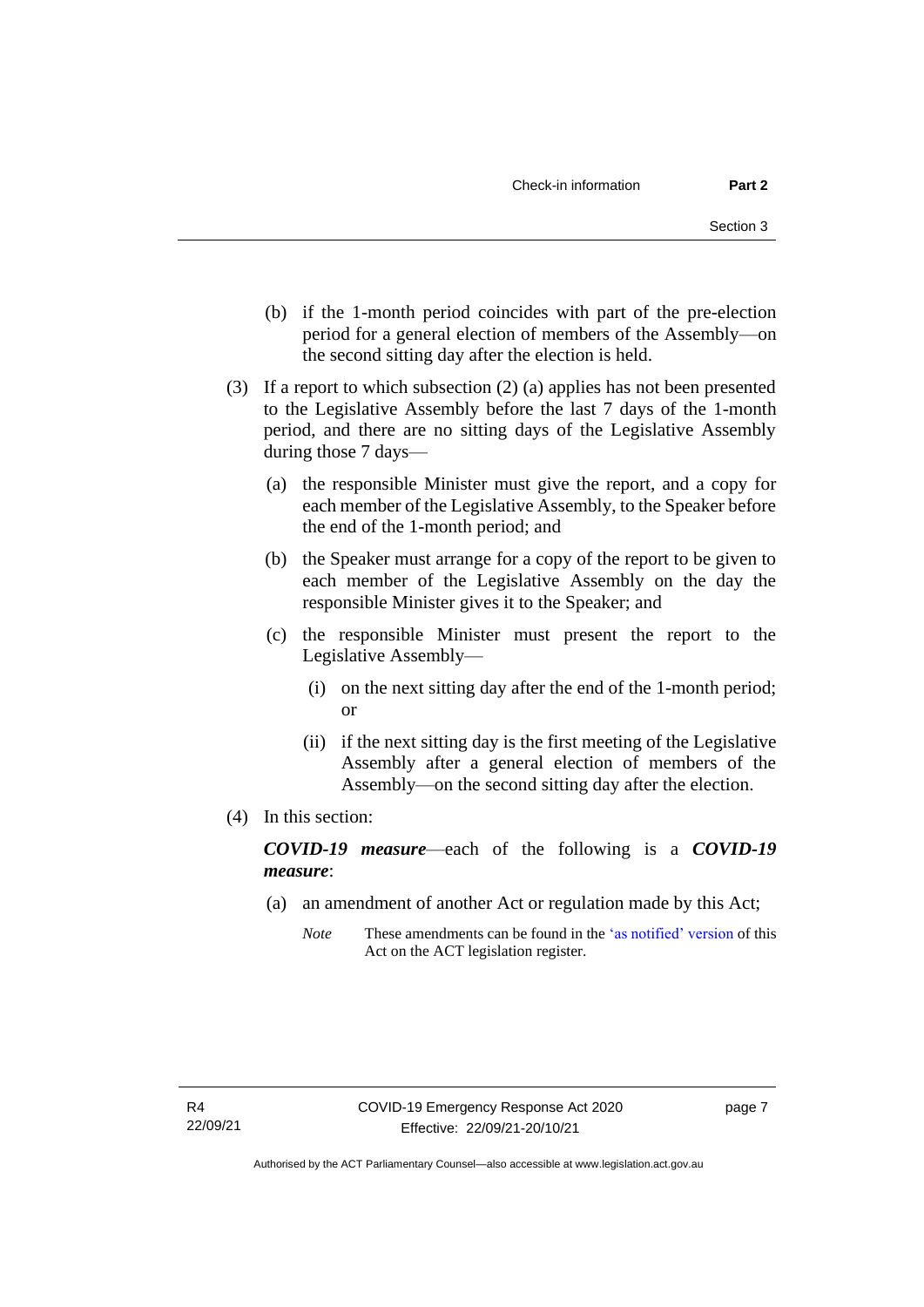Section 3A

- (b) an amendment of another Act or regulation made by the *[COVID—19 Emergency Response Legislation Amendment](http://www.legislation.act.gov.au/a/2020-14/)  Act [2020](http://www.legislation.act.gov.au/a/2020-14/)*.
	- *Note* These amendments can be found in the 'as notified' version of that Act on the ACT legislation register.

*pre-election period*—see the *[Electoral Act 1992](http://www.legislation.act.gov.au/a/1992-71)*, dictionary.

#### *reporting period* means—

- (a) for a period in 2020—a month; and
- (b) for a period in 2021 or later—a quarter.

*responsible Minister*, for a COVID-19 measure, means the Minister allocated responsibility for the Act in which the measure is made under the administrative arrangements under the *[Public Sector](http://www.legislation.act.gov.au/a/1994-37)  [Management Act 1994](http://www.legislation.act.gov.au/a/1994-37)*.

*Speaker* includes—

- (a) if the Speaker is unavailable—the Deputy Speaker; and
- (b) if both the Speaker and Deputy Speaker are unavailable—the clerk of the Legislative Assembly.

*unavailable—*the Speaker or Deputy Speaker is *unavailable* if—

- (a) he or she is absent from duty; or
- (b) there is a vacancy in the office of Speaker or Deputy Speaker.

# <span id="page-11-0"></span>**3A Presentation of subordinate laws and disallowable instruments**

(1) This section applies to a subordinate law or disallowable instrument made after the commencement of this section under a power given under a COVID-19 measure.

R4 22/09/21

Authorised by the ACT Parliamentary Counsel—also accessible at www.legislation.act.gov.au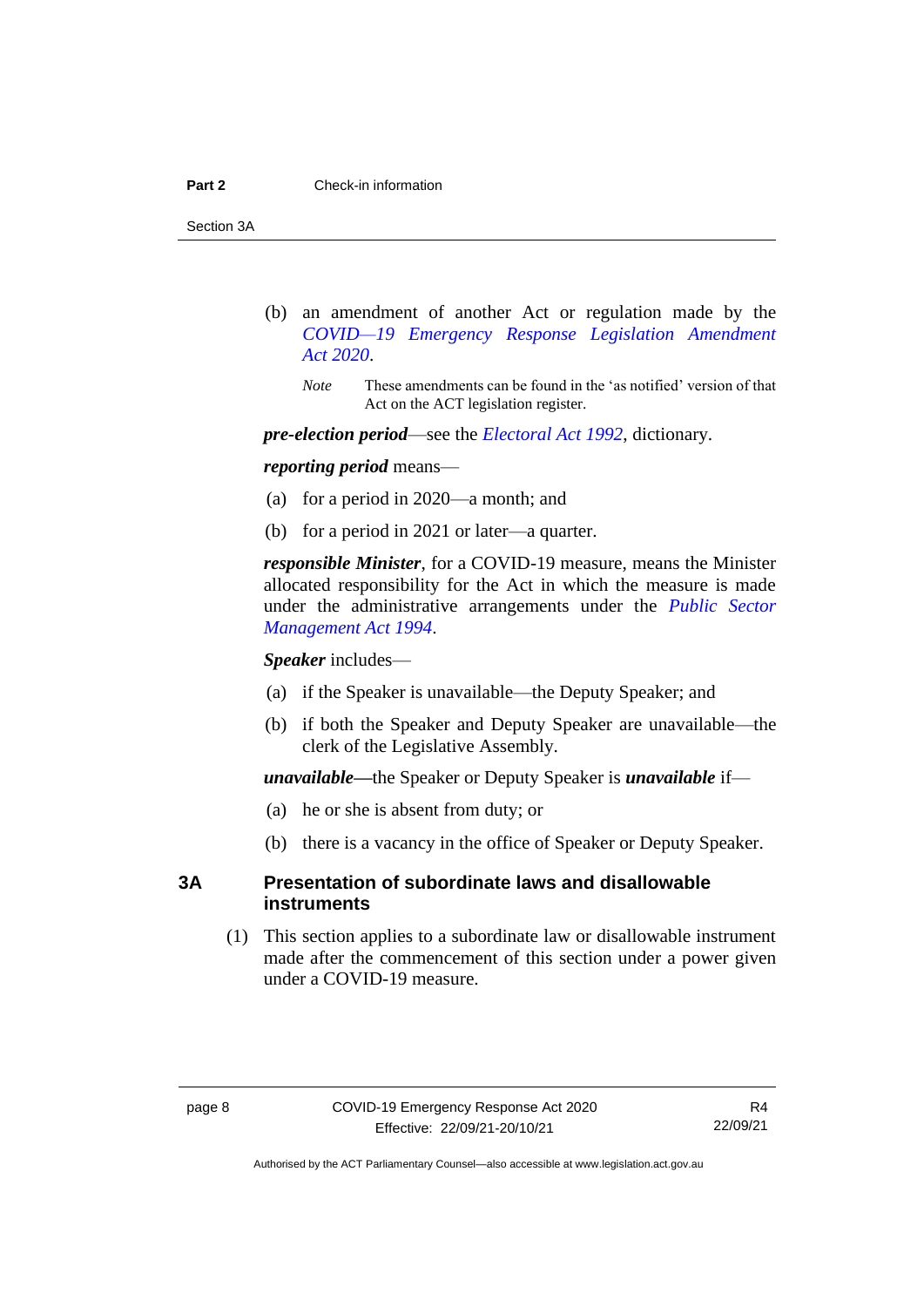- (2) The [Legislation Act,](http://www.legislation.act.gov.au/a/2001-14) section 64 (1) applies in relation to the subordinate law or disallowable instrument as if the reference in that subsection to 6 sitting days were a reference to the second sitting day.
- (3) In this section:

*COVID-19 measure*—see section 3 (4).

# <span id="page-12-0"></span>**4 Witnessing and attestation of certain documents**

- (1) This section applies during the COVID-19 emergency period.
- (2) Despite any other territory law—
	- (a) if the signature of a relevant document is required under a territory law to be witnessed, the signature may be witnessed by audiovisual link; and
	- (b) arrangements in relation to witnessing signatures and the attestation of documents, including the following, may be made by audiovisual link:
		- (i) certifying matters required under a territory law;
		- (ii) swearing or affirming the contents of an affidavit; and
	- (c) a requirement in a territory law for the presence of a witness, signatory or other person is satisfied if the witness, signatory or other person is present by audiovisual link.
- (3) A person witnessing the signing of a relevant document by audiovisual link (the *witness*) must—
	- (a) observe the person signing the document (the *signatory*) sign the document in real time; and
	- (b) confirm the signature was witnessed by signing the document or a copy of the document; and
	- (c) be reasonably satisfied the document the witness signs is the same document, or a copy of the document, signed by the signatory; and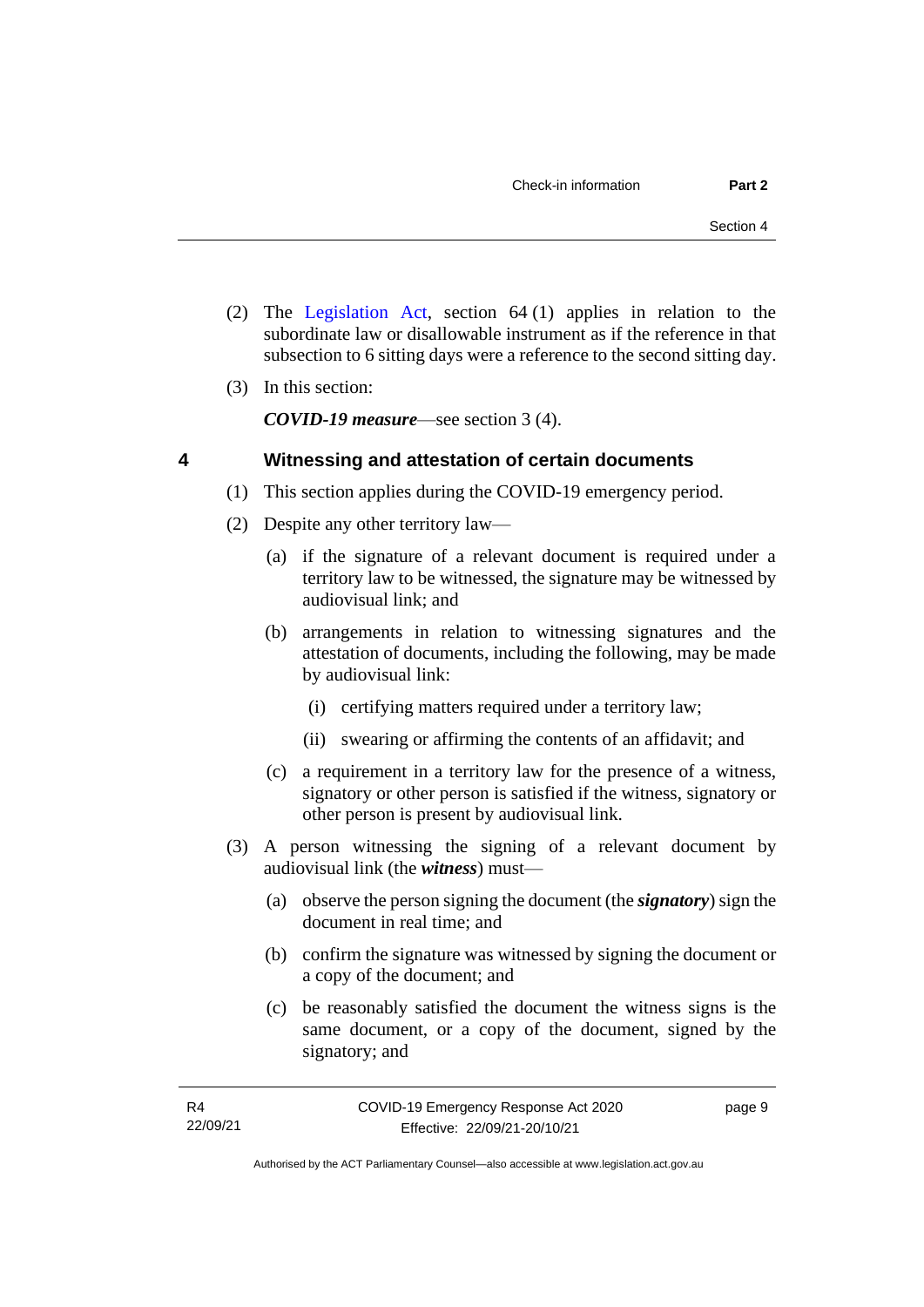- (d) endorse the document, or the copy of the document, with a statement—
	- (i) of the method used to witness the signature of the signatory; and
	- (ii) that the document was witnessed in accordance with this section.
- (4) Without limiting how a witness may confirm a signature was witnessed for subsection (3) (b), the witness may—
	- (a) sign a counterpart of the document as soon as practicable after witnessing the signing of the document; or
	- (b) if the signatory scans and sends the witness a copy of the signed document electronically—countersign the document as soon as practicable after witnessing the signing of the document.
- (5) In this section:

*audiovisual link* means a system of 2-way communication linking different places so that a person at any of them can be seen and heard at the other places.

#### *COVID-19 emergency* means—

- (a) a state of emergency declared under the *[Emergencies Act 2004](http://www.legislation.act.gov.au/a/2004-28)*, section 156 because of the coronavirus disease 2019 (COVID-19); or
- (b) an emergency declared under the *[Public Health Act 1997](http://www.legislation.act.gov.au/a/1997-69)*, section 119 (including any extension or further extension) because of the coronavirus disease 2019 (COVID-19).

*COVID-19 emergency period* means the period—

- (a) beginning on the day this section commences; and
- (b) ending at the end of a 3-month period during which no COVID-19 emergency has been in force.

R4 22/09/21

Authorised by the ACT Parliamentary Counsel—also accessible at www.legislation.act.gov.au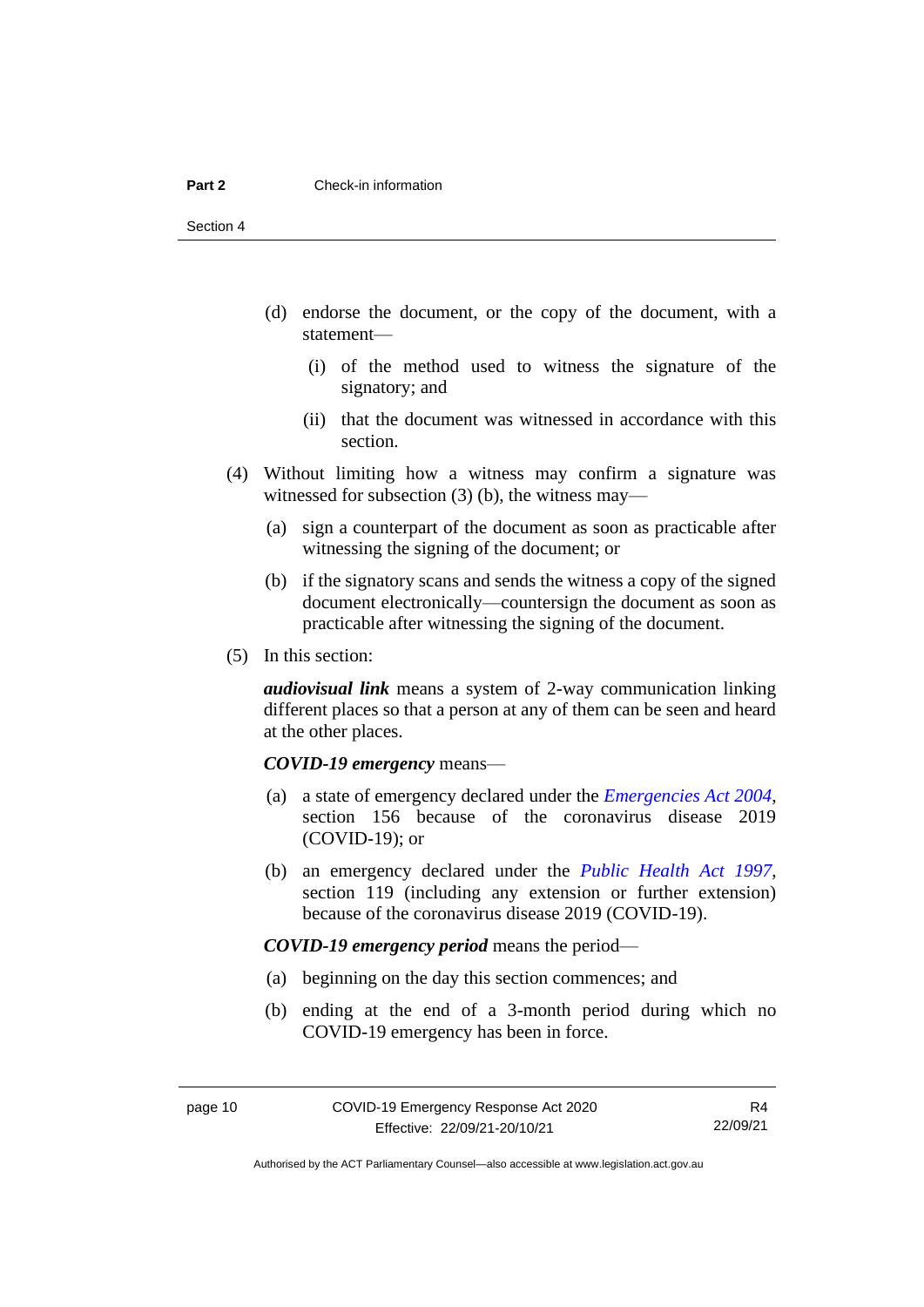#### *relevant document* means—

- (a) an affidavit; or
- (b) a will; or
- (c) a health direction under the *[Medical Treatment \(Health](http://www.legislation.act.gov.au/a/2006-51)  [Directions\) Act 2006](http://www.legislation.act.gov.au/a/2006-51)*; or
- (d) a general power of attorney or an enduring power of attorney under the *[Powers of Attorney Act 2006](http://www.legislation.act.gov.au/a/2006-50)*.
- (6) This section expires at the end of the COVID-19 emergency period.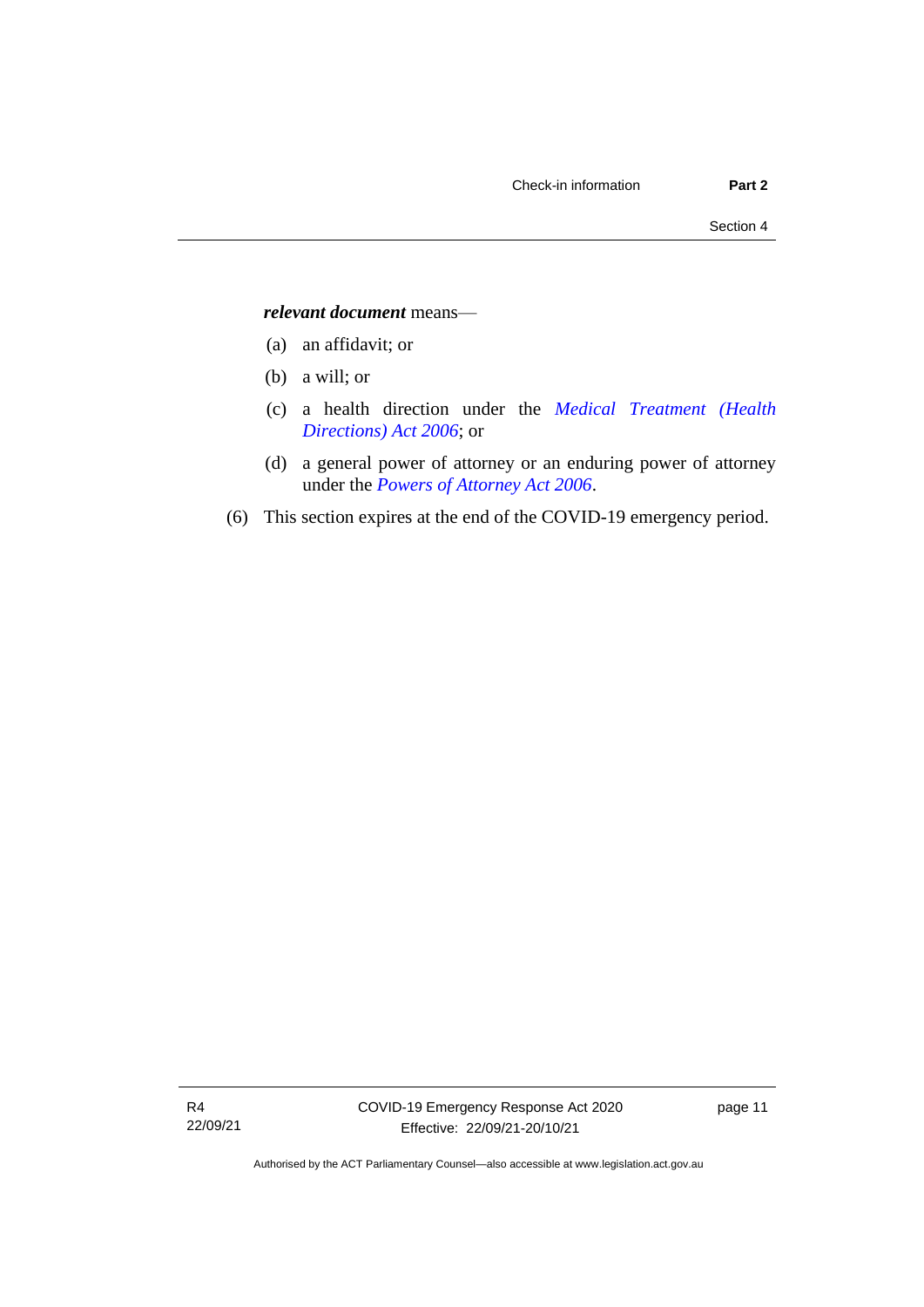#### **Part 3 Miscellaneous**

Section 4A

# <span id="page-15-0"></span>**Part 3 Miscellaneous**

# <span id="page-15-1"></span>**4A Regulation-making power**

The Executive may make regulations for this Act.

# <span id="page-15-2"></span>**5 Expiry—Act**

This Act expires at the end of a 12-month period during which no COVID-19 declaration has been in force.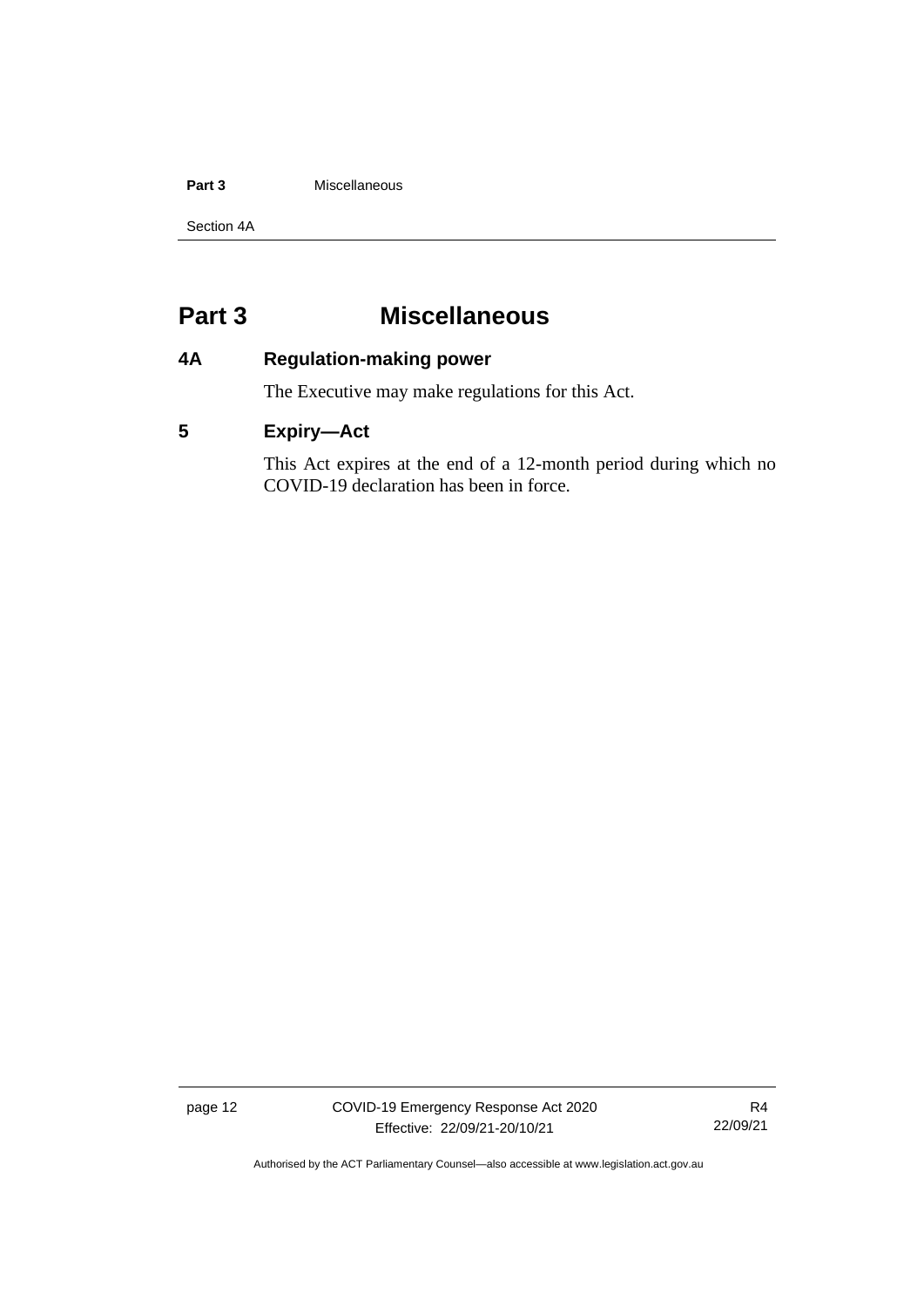# <span id="page-16-0"></span>**Dictionary**

(see s 2)

- *Note 1* The [Legislation Act](http://www.legislation.act.gov.au/a/2001-14) contains definitions and other provisions relevant to this Act.
- *Note 2* For example, the [Legislation Act,](http://www.legislation.act.gov.au/a/2001-14) dict, pt 1, defines the following terms:
	- ACT
	- child
	- may (see s  $146$ )
	- must (see s  $146$ )
	- penalty unit (see s 133).

*authorised collector*, for part 2 (Check-in information)—see section 2C.

*authorised person*, for part 2 (Check-in information)—see the *[Public](http://www.legislation.act.gov.au/a/1997-69)  [Health Act 1997](http://www.legislation.act.gov.au/a/1997-69)*, section 121 (4).

*Check In CBR app*, for part 2 (Check-in information)—see section 2C.

*check-in information*, for part 2 (Check-in information)—see section 2C.

*contact tracing*, for part 2 (Check-in information)—see section 2C*.*

*court*, for part 2 (Check-in information)—see section 2C.

*COVID-19* means the coronavirus disease 2019 (COVID-19) caused by the novel coronavirus SARS-CoV-2.

*COVID-19 declaration* means—

- (a) a declaration of a state of emergency under the *[Emergencies](http://www.legislation.act.gov.au/a/2004-28)  Act [2004](http://www.legislation.act.gov.au/a/2004-28)*, section 156 because of COVID-19; or
- (b) a declaration of an emergency under the *[Public Health Act](http://www.legislation.act.gov.au/a/1997-69) 1997*, section 119 (including any extension or further extension) because of COVID-19.

page 13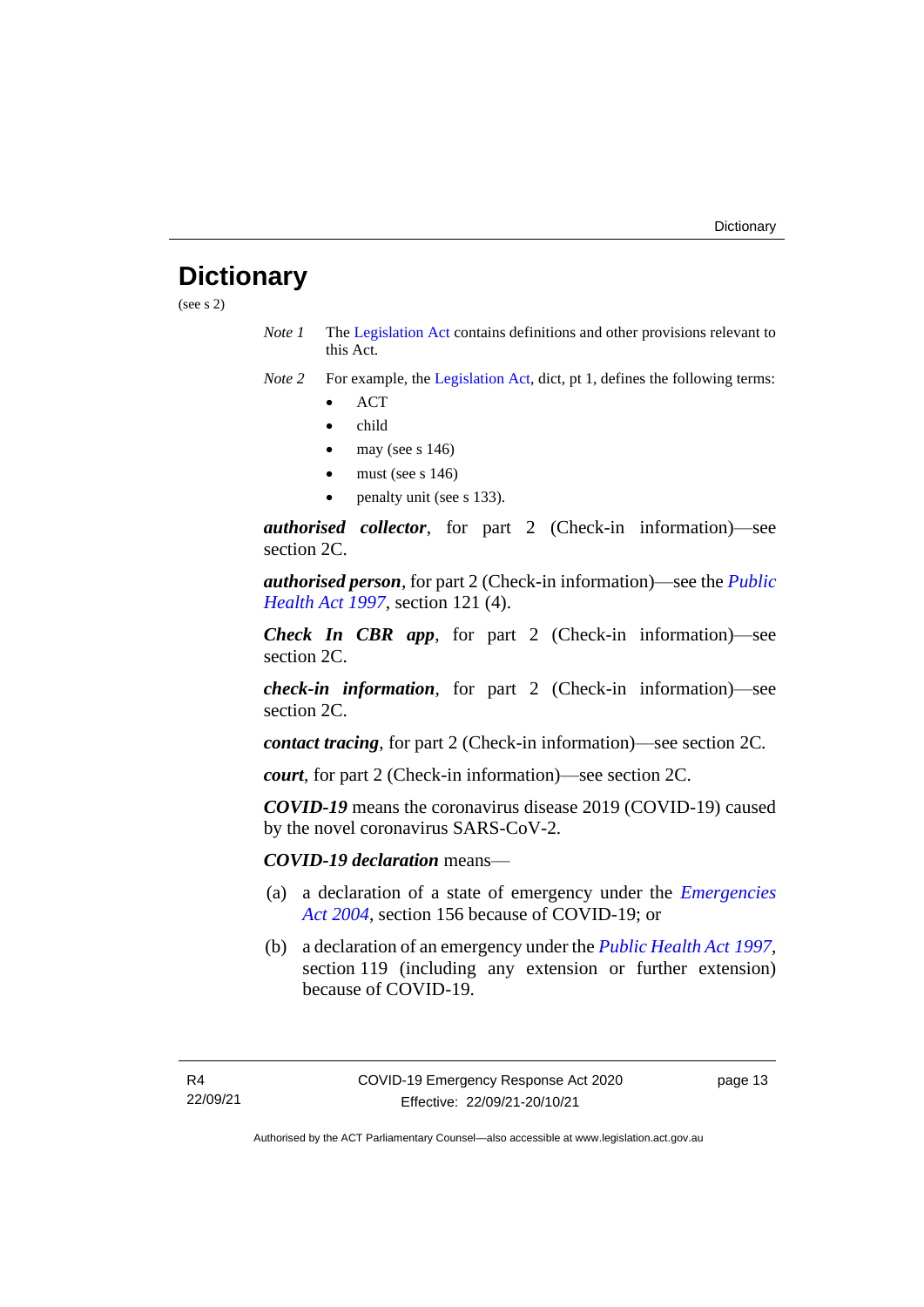*permitted purpose*, for part 2 (Check-in information)—see section 2C.

*public health direction*, for part 2 (Check-in information)—see section 2C.

*statistical or summary information*, for part 2 (Check-in information)—see section 2C.

*use*, for part 2 (Check-in information)—see section 2C.

page 14 COVID-19 Emergency Response Act 2020 Effective: 22/09/21-20/10/21

R4 22/09/21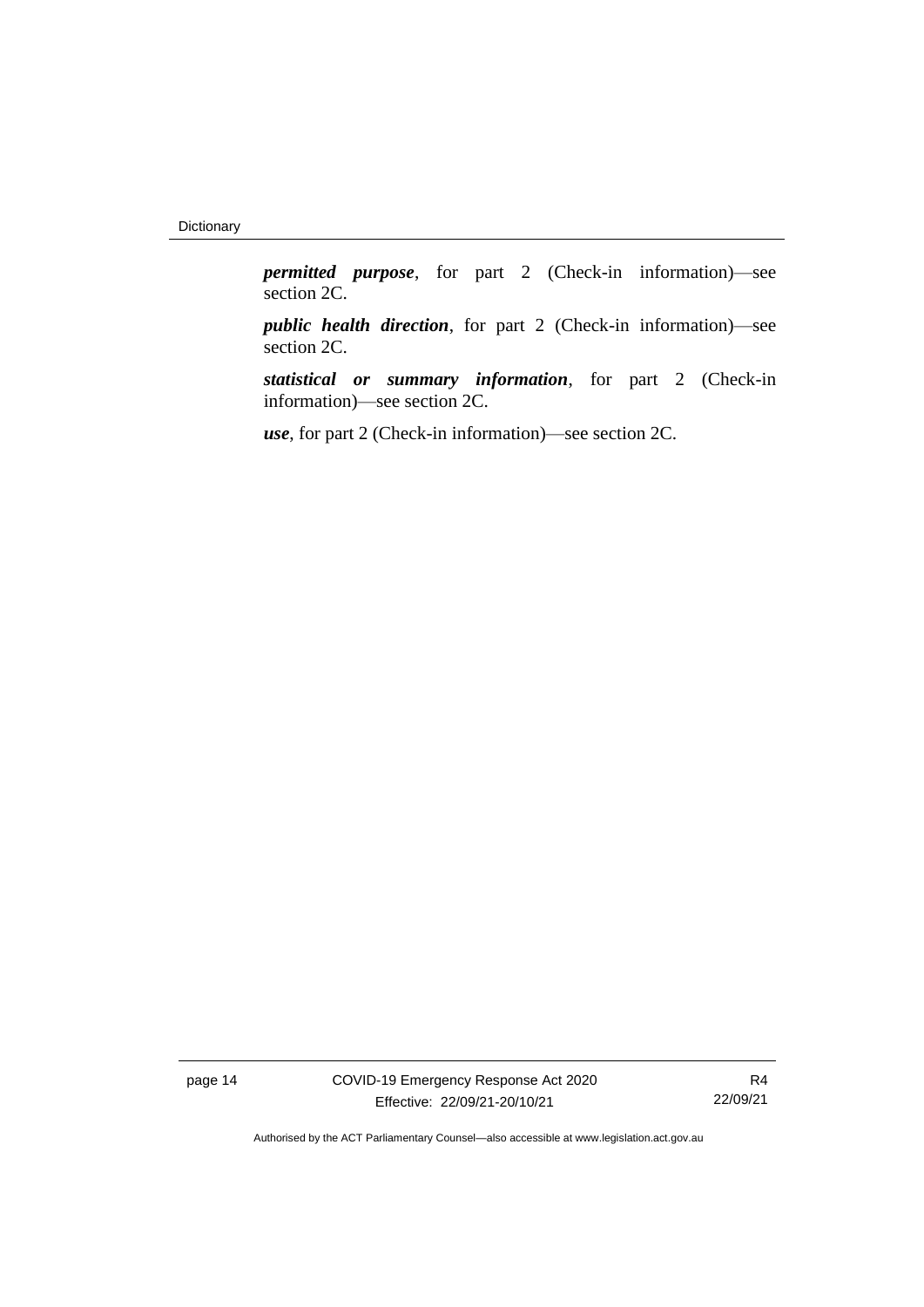# <span id="page-18-1"></span><span id="page-18-0"></span>**Endnotes**

# **1 About the endnotes**

Amending and modifying laws are annotated in the legislation history and the amendment history. Current modifications are not included in the republished law but are set out in the endnotes.

Not all editorial amendments made under the *[Legislation Act 2001](http://www.legislation.act.gov.au/a/2001-14)*, part 11.3 are annotated in the amendment history. Full details of any amendments can be obtained from the Parliamentary Counsel's Office.

Uncommenced amending laws are not included in the republished law. The details of these laws are underlined in the legislation history. Uncommenced expiries are underlined in the legislation history and amendment history.

If all the provisions of the law have been renumbered, a table of renumbered provisions gives details of previous and current numbering.

The endnotes also include a table of earlier republications.

| $A = Act$                                    | $NI =$ Notifiable instrument                |
|----------------------------------------------|---------------------------------------------|
| $AF =$ Approved form                         | $o = order$                                 |
| $am = amended$                               | $om = omitted/repealed$                     |
| $amdt = amendment$                           | $ord = ordinance$                           |
| $AR = Assembly resolution$                   | $orig = original$                           |
| $ch = chapter$                               | par = paragraph/subparagraph                |
| $CN =$ Commencement notice                   | pres = present                              |
| $def = definition$                           | prev = previous                             |
| $DI = Disallowable instrument$               | $(\text{prev}) = \text{previously}$         |
| $dict = dictionary$                          | $pt = part$                                 |
| disallowed = disallowed by the Legislative   | $r = rule/subrule$                          |
| Assembly                                     | $reloc = relocated$                         |
| $div = division$                             | $renum = renumbered$                        |
| $exp = expires/expired$                      | $R[X]$ = Republication No                   |
| $Gaz = gazette$                              | $RI =$ reissue                              |
| $hdg =$ heading                              | $s = section/subsection$                    |
| $IA = Interpretation Act 1967$               | $sch = schedule$                            |
| $ins = inserted/added$                       | $sdiv = subdivision$                        |
| $LA =$ Legislation Act 2001                  | $SL = Subordinate$ law                      |
| $LR =$ legislation register                  | $sub =$ substituted                         |
| $LRA =$ Legislation (Republication) Act 1996 | $underlining = whole or part not commenced$ |
| $mod = modified/modification$                | or to be expired                            |
|                                              |                                             |

### <span id="page-18-2"></span>**2 Abbreviation key**

R4 22/09/21 COVID-19 Emergency Response Act 2020 Effective: 22/09/21-20/10/21

page 15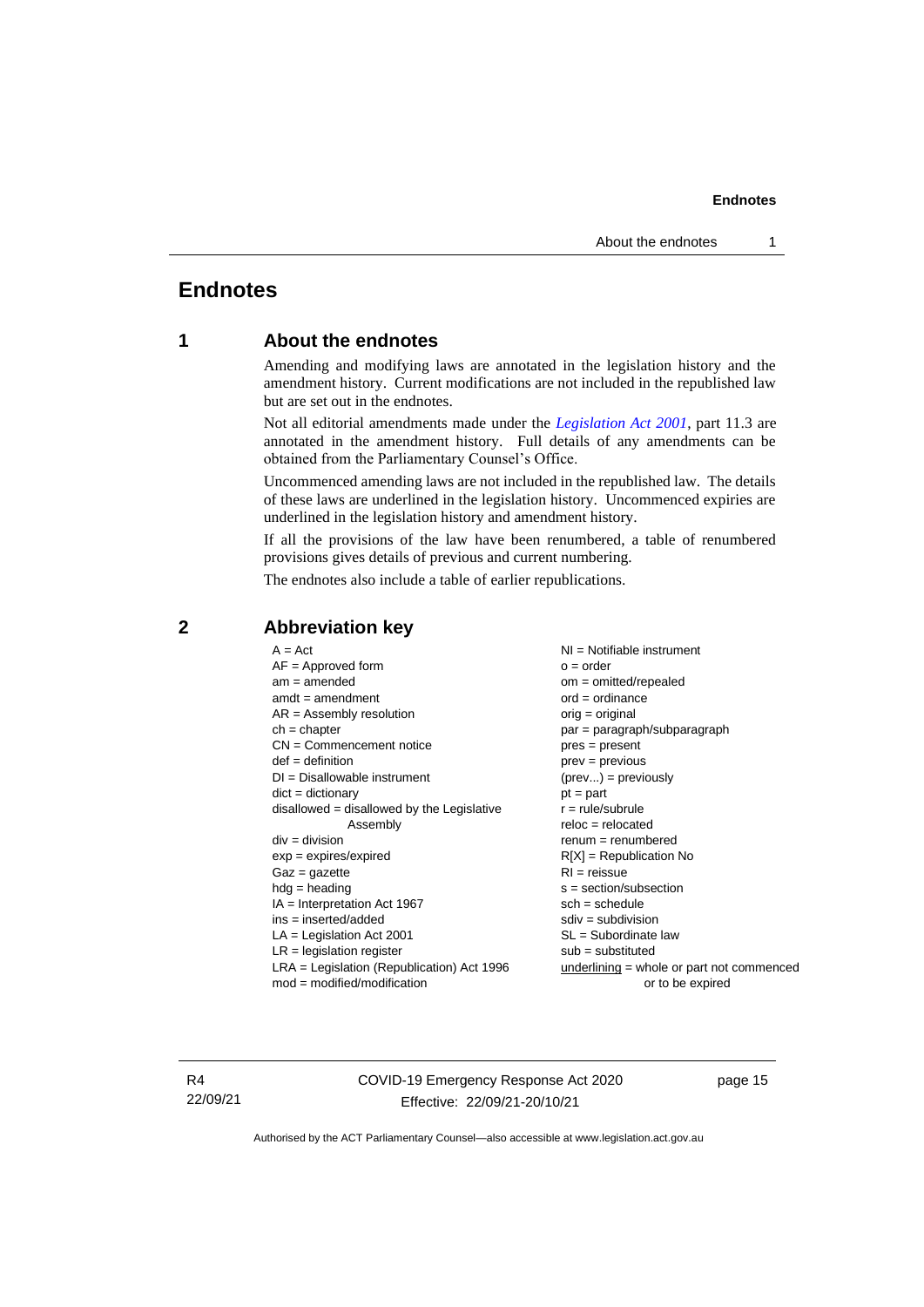3 Legislation history

# <span id="page-19-0"></span>**3 Legislation history**

#### **COVID-19 Emergency Response Act 2020 A2020-11** notified LR 7 April 2020

s 1, s 2 commenced 7 April 2020 (LA s 75 (1)) amdt 1.35 commenced 8 April 2020 (s 2 (2)) remainder commenced 8 April 2020 (s 2 (1)) *Note* Act exp at the end of a 12-month period during which no COVID-19 declaration has been in force (s 5)

as amended by

#### **[COVID-19 Emergency Response Legislation Amendment Act 2020](http://www.legislation.act.gov.au/a/2020-14/) A2020-14 sch 1 pt 1.6**

notified LR 13 May 2020 s 1, s 2 taken to have commenced 30 March 2020 (LA s 75 (2))

sch 1 pt 1.6 commenced 14 May 2020 (s 2 (1))

#### **[COVID-19 Emergency Response Legislation Amendment Act 2021](http://www.legislation.act.gov.au/a/2021-1/) A2021-1 sch 1 pt 1.4**

notified LR 19 February 2021

s 1, s 2 commenced 19 February 2021 (LA s 75 (1))

sch 1 pt 1.4 commenced 20 February 2021 (s 2 (1))

#### **[COVID-19 Emergency Response \(Check-in Information\) Amendment](http://www.legislation.act.gov.au/a/2021-20/)  [Act 2021](http://www.legislation.act.gov.au/a/2021-20/) A2021-20**

notified LR 21 September 2021

s 1, s 2 commenced 21 September 2021 (LA s 75 (1))

s 5, so far as it inserts s 2D, s 2E (1)-(3), s 2G (1), (2) awaiting

commencement

remainder commenced 22 September 2021 (s 2 (2))

page 16 COVID-19 Emergency Response Act 2020 Effective: 22/09/21-20/10/21

R4 22/09/21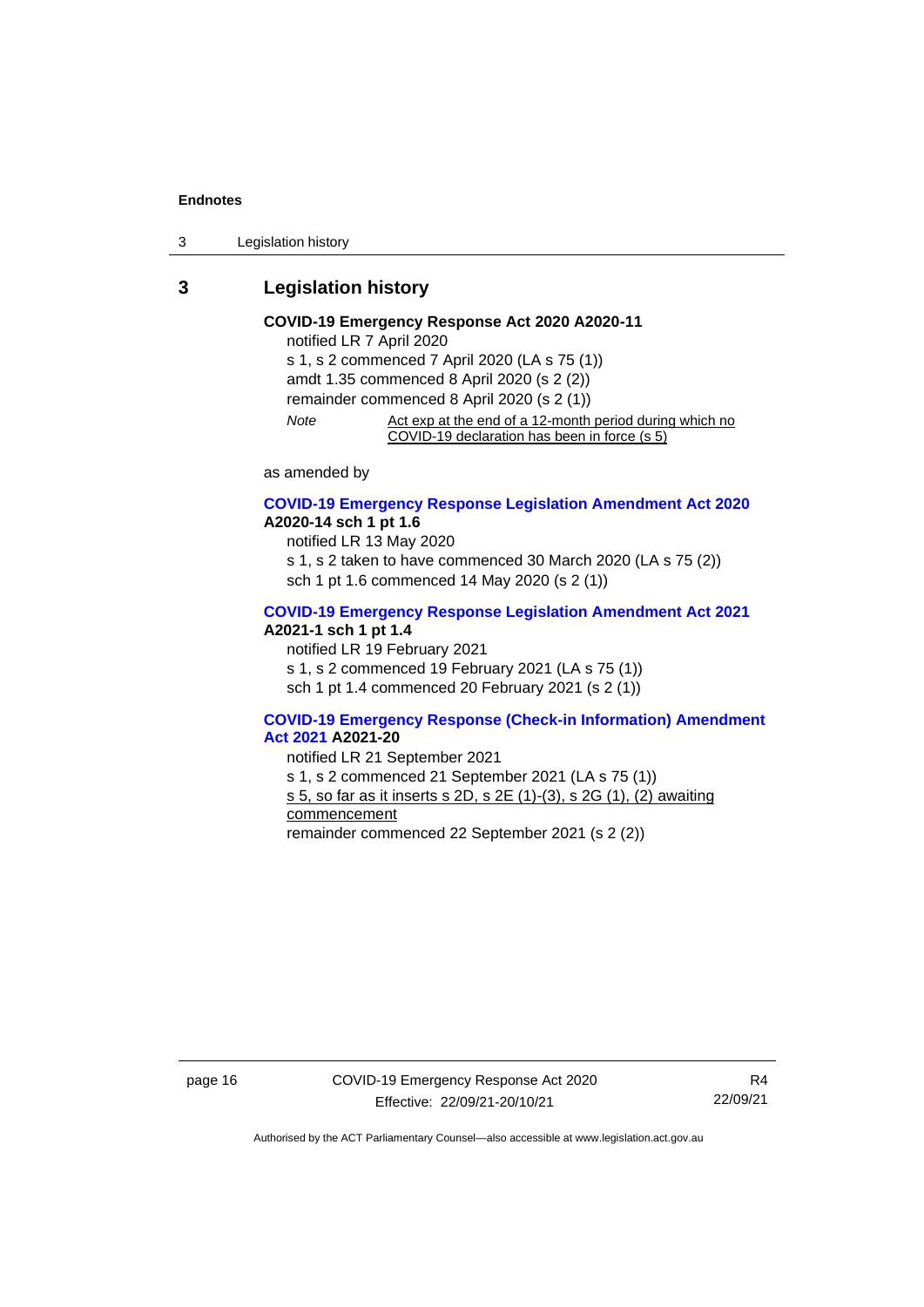Amendment history 4

# <span id="page-20-0"></span>COVID-19 Emergency Response Act 2020 **4 Amendment history Preliminary**<br>pt 1 hdg ins [A2021-20](http://www.legislation.act.gov.au/a/2021-20/) s 4 **Dictionary** s 2 om LA s 89 (4) ins [A2021-20](http://www.legislation.act.gov.au/a/2021-20/) s 5 **Notes** s 2A ins [A2021-20](http://www.legislation.act.gov.au/a/2021-20/) s 5 **Offences against Act—application of Criminal Code etc** s 2B ins [A2021-20](http://www.legislation.act.gov.au/a/2021-20/) s 5 **Check-in information** pt 2 hdg ins [A2021-20](http://www.legislation.act.gov.au/a/2021-20/) s 5 **Definitions—pt 2**  $ins A2021-20 s 5$  $ins A2021-20 s 5$  $ins A2021-20 s 5$ def *authorised collector* in[s A2021-20](http://www.legislation.act.gov.au/a/2021-20/) s 5 def *authorised person* ins [A2021-20](http://www.legislation.act.gov.au/a/2021-20/) s 5 def *Check In CBR app* in[s A2021-20](http://www.legislation.act.gov.au/a/2021-20/) s 5 def *check-in information* ins [A2021-20](http://www.legislation.act.gov.au/a/2021-20/) s 5 def *contact tracing* ins [A2021-20](http://www.legislation.act.gov.au/a/2021-20/) s 5 def *court* ins [A2021-20](http://www.legislation.act.gov.au/a/2021-20/) s 5 def *permitted purpose* in[s A2021-20](http://www.legislation.act.gov.au/a/2021-20/) s 5 def *public health direction* in[s A2021-20](http://www.legislation.act.gov.au/a/2021-20/) s 5 def *statistical or summary information* ins [A2021-20](http://www.legislation.act.gov.au/a/2021-20/) s 5 def *use* ins [A2021-20](http://www.legislation.act.gov.au/a/2021-20/) s 5 **Use of check-in information** s 2E (4) in[s A2021-20](http://www.legislation.act.gov.au/a/2021-20/) s 5 **Check-in information not admissible in court** s 2F ins [A2021-20](http://www.legislation.act.gov.au/a/2021-20/) s 5 **Check-in information not admissible in court** s 2G (3), (4) in[s A2021-20](http://www.legislation.act.gov.au/a/2021-20/) s 5 **Reports for Legislative Assembly** s 3 am [A2020-14](http://www.legislation.act.gov.au/a/2020-14/) amdt 1.42, amdt 1.43[; A2021-1](http://www.legislation.act.gov.au/a/2021-1/) amdts 1.8-1.10; [A2021-20](http://www.legislation.act.gov.au/a/2021-20/) s 6 **Presentation of subordinate laws and disallowable instruments** s 3A ins [A2020-14](http://www.legislation.act.gov.au/a/2020-14/) amdt 1.44 am [A2021-1](http://www.legislation.act.gov.au/a/2021-1/) amdt 1.11 **Witnessing and attestation of certain documents** s 4 om LA s 89 (3) ins [A2020-14](http://www.legislation.act.gov.au/a/2020-14/) amdt 1.45 exp at the end of the COVID-19 emergency period (s 4 (6))

page 17

Authorised by the ACT Parliamentary Counsel—also accessible at www.legislation.act.gov.au

Effective: 22/09/21-20/10/21

R4 22/09/21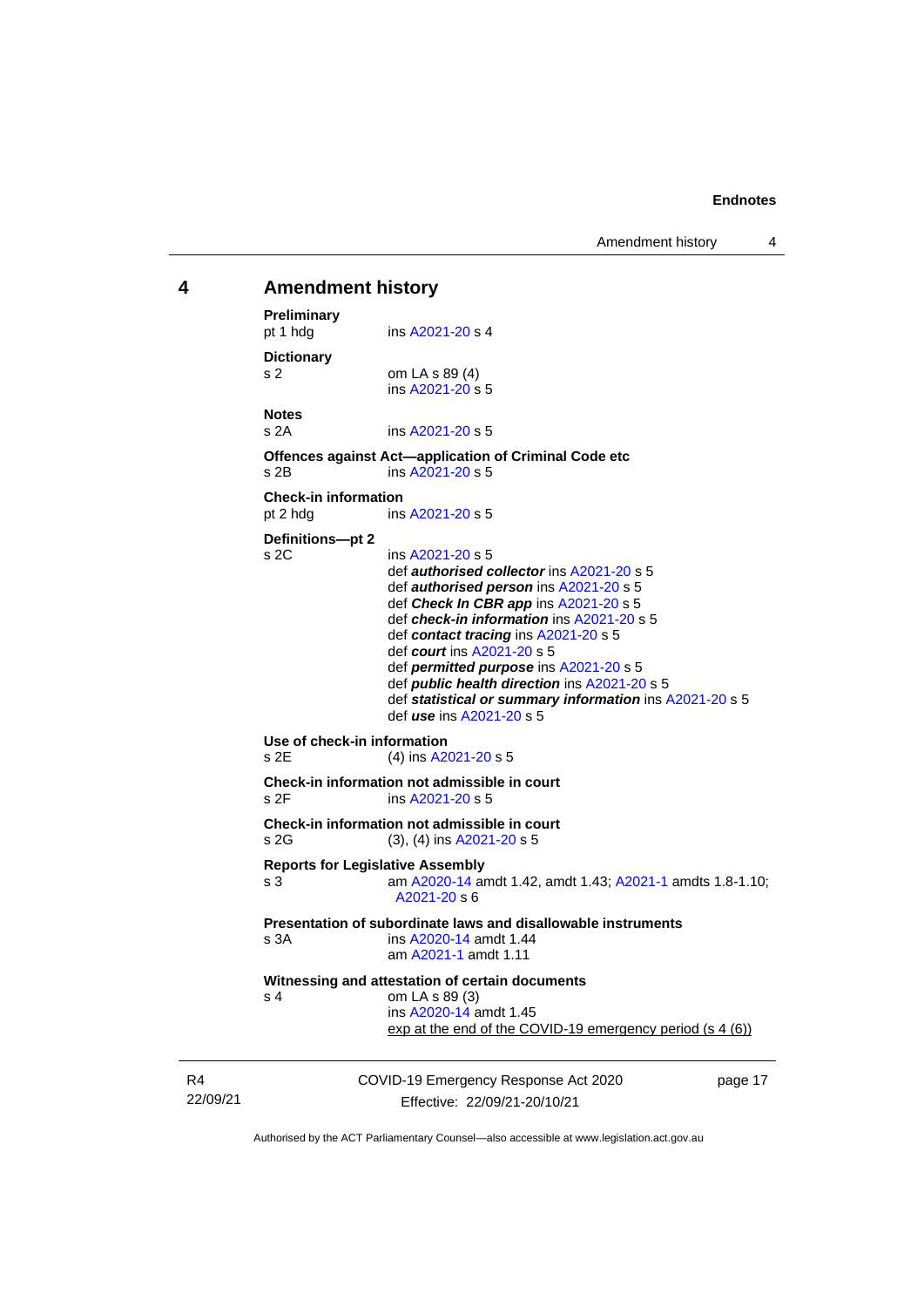4 Amendment history

**Miscellaneous**<br>pt 3 hdg ins [A2021-20](http://www.legislation.act.gov.au/a/2021-20/) s 7 **Regulation-making power** s 4A ins [A2021-20](http://www.legislation.act.gov.au/a/2021-20/) s 7 **Expiry—Act** ins [A2020-14](http://www.legislation.act.gov.au/a/2020-14/) amdt 1.45 am [A2021-20](http://www.legislation.act.gov.au/a/2021-20/) s 8 **COVID-19 emergency response—Amendments** sch 1 om LA s 89 (3) **Dictionary** ins [A2021-20](http://www.legislation.act.gov.au/a/2021-20/) s 9 def *authorised collector* in[s A2021-20](http://www.legislation.act.gov.au/a/2021-20/) s 9 def *authorised person* ins [A2021-20](http://www.legislation.act.gov.au/a/2021-20/) s 9 def *Check In CBR app* in[s A2021-20](http://www.legislation.act.gov.au/a/2021-20/) s 9 def *check-in information* ins [A2021-20](http://www.legislation.act.gov.au/a/2021-20/) s 9 def *contact tracing* ins [A2021-20](http://www.legislation.act.gov.au/a/2021-20/) s 9 def *court* ins [A2021-20](http://www.legislation.act.gov.au/a/2021-20/) s 9 def *COVID-19* ins [A2021-20](http://www.legislation.act.gov.au/a/2021-20/) s 9 def *COVID-19 declaration* in[s A2021-20](http://www.legislation.act.gov.au/a/2021-20/) s 9 def *permitted purpose* in[s A2021-20](http://www.legislation.act.gov.au/a/2021-20/) s 9 def *public health direction* in[s A2021-20](http://www.legislation.act.gov.au/a/2021-20/) s 9 def *statistical or summary information* ins [A2021-20](http://www.legislation.act.gov.au/a/2021-20/) s 9 def *use* ins [A2021-20](http://www.legislation.act.gov.au/a/2021-20/) s 9

page 18 COVID-19 Emergency Response Act 2020 Effective: 22/09/21-20/10/21

R4 22/09/21